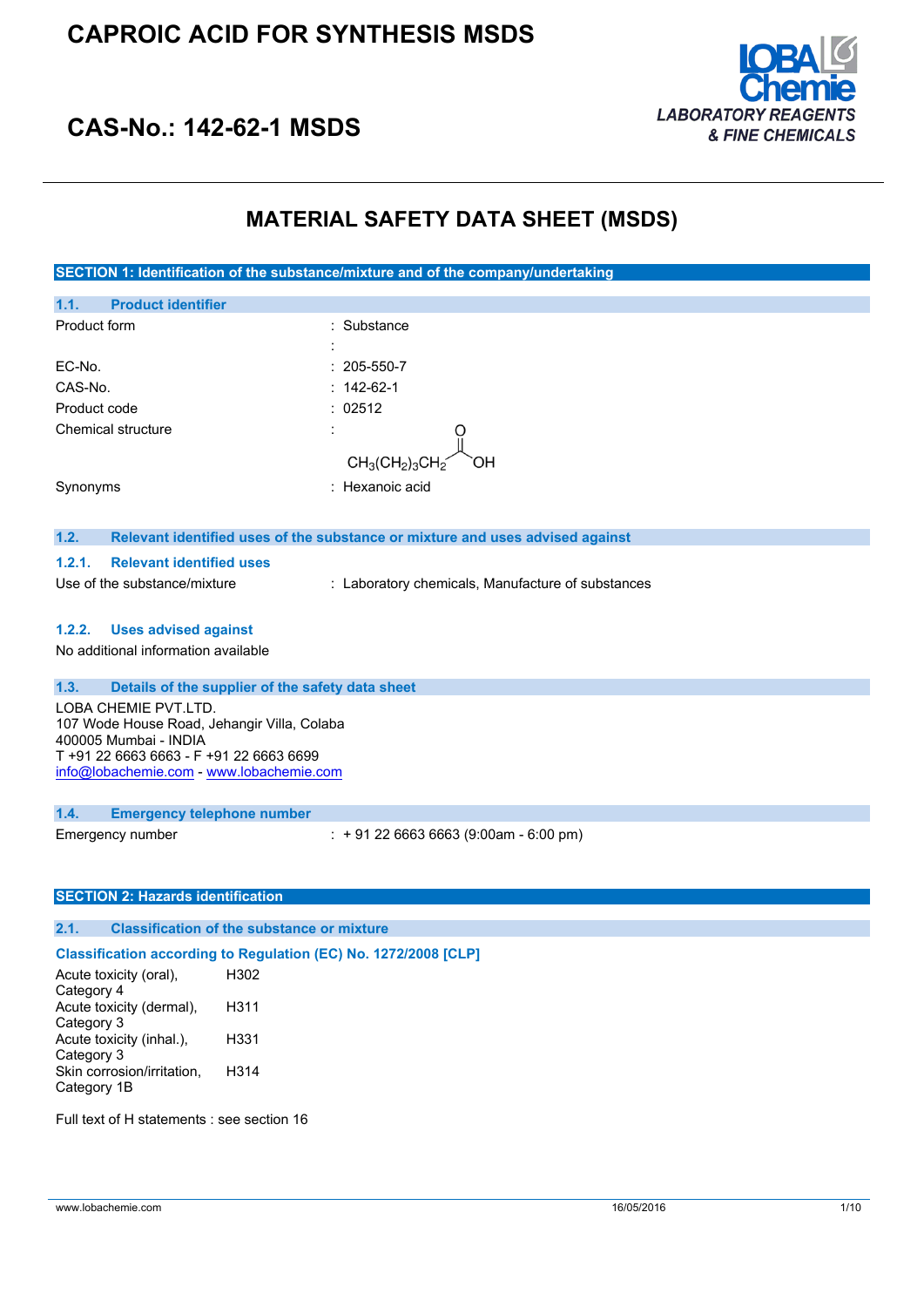Safety Data Sheet

### **Classification according to Directive 67/548/EEC [DSD] or 1999/45/EC [DPD]**

C; R34 Full text of R-phrases: see section 16

### **Adverse physicochemical, human health and environmental effects** No additional information available

| 2.2.<br><b>Label elements</b>                              |                                                                                                                                                                                                                                                                                                                                         |
|------------------------------------------------------------|-----------------------------------------------------------------------------------------------------------------------------------------------------------------------------------------------------------------------------------------------------------------------------------------------------------------------------------------|
| Labelling according to Regulation (EC) No. 1272/2008 [CLP] |                                                                                                                                                                                                                                                                                                                                         |
| Hazard pictograms (CLP)                                    | GHS05<br>GHS <sub>06</sub>                                                                                                                                                                                                                                                                                                              |
| Signal word (CLP)                                          | : Danger                                                                                                                                                                                                                                                                                                                                |
| Hazard statements (CLP)                                    | $\pm$ H302 - Harmful if swallowed.<br>H311+H331 - Toxic in contact with skin or if inhaled<br>H314 - Causes severe skin burns and eye damage.                                                                                                                                                                                           |
| Precautionary statements (CLP)                             | : P280 - Wear protective gloves, protective clothing, eye protection, face protection.<br>P305+P351+P338 - IF IN EYES: Rinse cautiously with water for several minutes.<br>Remove contact lenses, if present and easy to do. Continue rinsing.<br>P310 - Immediately call a doctor.<br>P261 - Avoid breathing vapours, dust, fume, gas. |

### **2.3. Other hazards**

No additional information available

|         |                   | <b>SECTION 3: Composition/information on ingredients</b> |
|---------|-------------------|----------------------------------------------------------|
|         |                   |                                                          |
| 3.1.    | <b>Substances</b> |                                                          |
| Name    |                   | : CAPROIC ACID FOR SYNTHESIS                             |
| CAS-No. |                   | $: 142-62-1$                                             |
| EC-No.  |                   | $: 205 - 550 - 7$                                        |
|         |                   |                                                          |
|         |                   |                                                          |
|         |                   |                                                          |

Full text of R- and H-statements: see section 16

#### **3.2. Mixtures**

Not applicable

|      | <b>SECTION 4: First aid measures</b>     |                                                                                                              |
|------|------------------------------------------|--------------------------------------------------------------------------------------------------------------|
|      |                                          |                                                                                                              |
| 4.1. | <b>Description of first aid measures</b> |                                                                                                              |
|      | First-aid measures after inhalation      | : Remove person to fresh air and keep comfortable for breathing. Immediately call a<br>POISON CENTER/doctor. |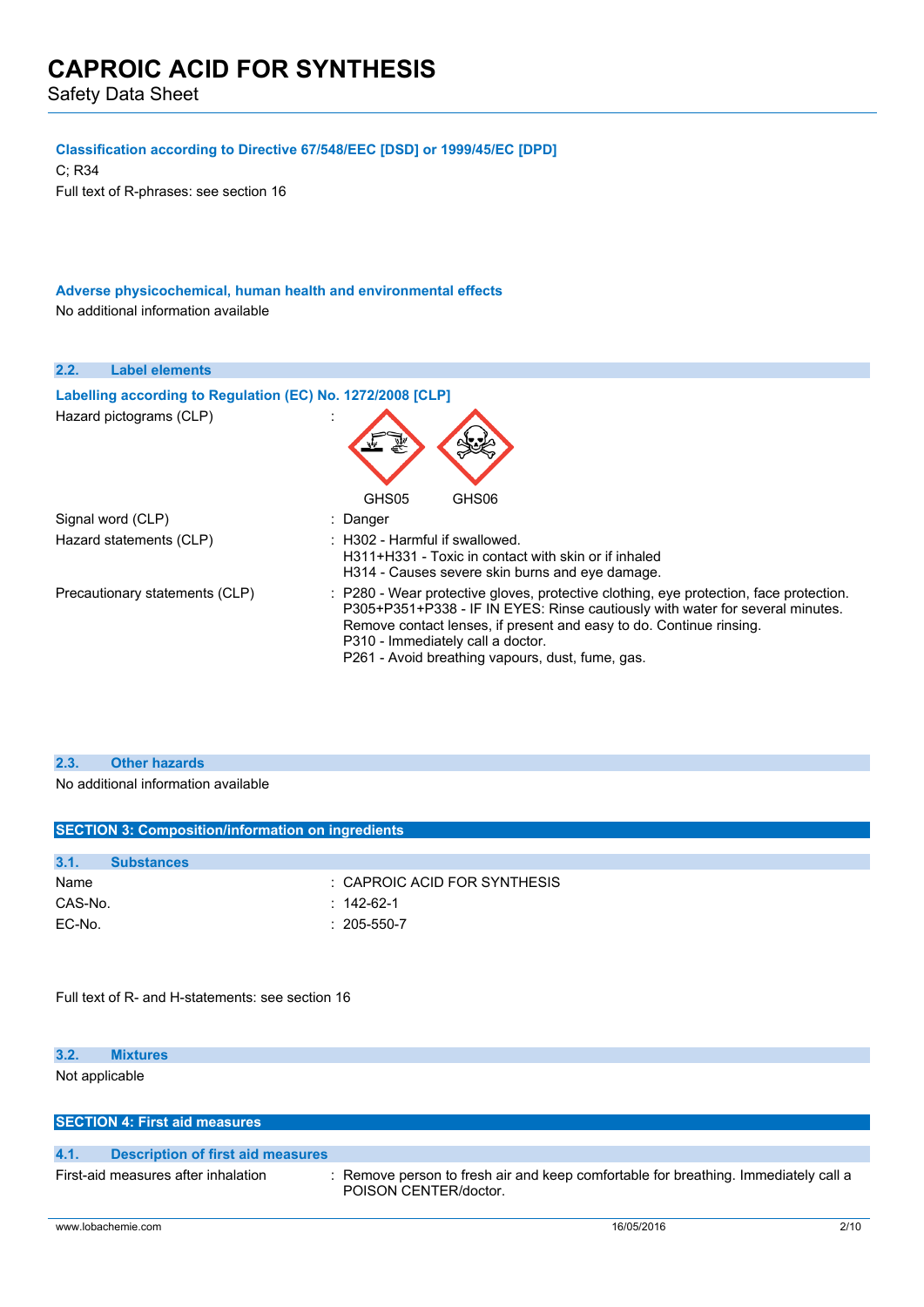Safety Data Sheet

| First-aid measures after skin contact                                       | : Take off immediately all contaminated clothing. Rinse skin with water/shower.<br>Immediately call a POISON CENTER/doctor.                                         |      |
|-----------------------------------------------------------------------------|---------------------------------------------------------------------------------------------------------------------------------------------------------------------|------|
| First-aid measures after eye contact                                        | Rinse cautiously with water for several minutes. Remove contact lenses, if present<br>and easy to do. Continue rinsing. Immediately call a POISON CENTER/doctor.    |      |
| First-aid measures after ingestion                                          | : Rinse mouth. Do NOT induce vomiting. Immediately call a POISON CENTER/doctor.                                                                                     |      |
| 4.2.<br>Most important symptoms and effects, both acute and delayed         |                                                                                                                                                                     |      |
| Symptoms/effects                                                            | : Causes severe skin burns and eye damage.                                                                                                                          |      |
| Symptoms/effects after inhalation                                           | Toxic if inhaled.                                                                                                                                                   |      |
| Symptoms/effects after skin contact                                         | Toxic in contact with skin.                                                                                                                                         |      |
| Symptoms/effects after ingestion                                            | : Harmful if swallowed.                                                                                                                                             |      |
|                                                                             |                                                                                                                                                                     |      |
| 4.3.                                                                        | Indication of any immediate medical attention and special treatment needed                                                                                          |      |
| Treat symptomatically.                                                      |                                                                                                                                                                     |      |
| <b>SECTION 5: Firefighting measures</b>                                     |                                                                                                                                                                     |      |
| 5.1.<br><b>Extinguishing media</b>                                          |                                                                                                                                                                     |      |
| Suitable extinguishing media                                                | Carbon dioxide. Dry powder. Foam. Water spray.                                                                                                                      |      |
| Unsuitable extinguishing media                                              | : Do not use a heavy water stream.                                                                                                                                  |      |
|                                                                             |                                                                                                                                                                     |      |
| 5.2.<br>Special hazards arising from the substance or mixture               |                                                                                                                                                                     |      |
| No additional information available                                         |                                                                                                                                                                     |      |
| 5.3.<br><b>Advice for firefighters</b>                                      |                                                                                                                                                                     |      |
| Protection during firefighting                                              | Do not enter fire area without proper protective equipment, including respiratory                                                                                   |      |
|                                                                             | protection.                                                                                                                                                         |      |
| <b>SECTION 6: Accidental release measures</b>                               |                                                                                                                                                                     |      |
| 6.1.                                                                        | Personal precautions, protective equipment and emergency procedures                                                                                                 |      |
|                                                                             |                                                                                                                                                                     |      |
| 6.1.1.<br>For non-emergency personnel                                       |                                                                                                                                                                     |      |
| <b>Emergency procedures</b>                                                 | : Evacuate unnecessary personnel.                                                                                                                                   |      |
| 6.1.2.<br>For emergency responders                                          |                                                                                                                                                                     |      |
| Protective equipment                                                        | Use personal protective equipment as required.                                                                                                                      |      |
| <b>Emergency procedures</b>                                                 | : Ventilate area.                                                                                                                                                   |      |
|                                                                             |                                                                                                                                                                     |      |
| 6.2.<br><b>Environmental precautions</b>                                    |                                                                                                                                                                     |      |
| Avoid release to the environment.                                           |                                                                                                                                                                     |      |
| Methods and material for containment and cleaning up<br>6.3.                |                                                                                                                                                                     |      |
| Methods for cleaning up                                                     | : Collect spillage. On land, sweep or shovel into suitable containers.                                                                                              |      |
|                                                                             |                                                                                                                                                                     |      |
| <b>Reference to other sections</b><br>6.4.                                  |                                                                                                                                                                     |      |
| No additional information available                                         |                                                                                                                                                                     |      |
| <b>SECTION 7: Handling and storage</b>                                      |                                                                                                                                                                     |      |
|                                                                             |                                                                                                                                                                     |      |
| 7.1.<br><b>Precautions for safe handling</b>                                |                                                                                                                                                                     |      |
| Precautions for safe handling                                               | : Avoid contact with skin and eyes. Do not breathe vapours. Provide good ventilation<br>in process area to prevent formation of vapour.                             |      |
| Hygiene measures                                                            | : Wash contaminated clothing before reuse. Wash hands and other exposed areas<br>with mild soap and water before eating, drinking or smoking and when leaving work. |      |
| 7.2.<br><b>Conditions for safe storage, including any incompatibilities</b> |                                                                                                                                                                     |      |
| Storage conditions                                                          | : Store in a well-ventilated place. Keep container tightly closed.                                                                                                  |      |
|                                                                             |                                                                                                                                                                     |      |
| 7.3.<br><b>Specific end use(s)</b>                                          |                                                                                                                                                                     |      |
| No additional information available                                         |                                                                                                                                                                     |      |
| www.lobachemie.com                                                          | 16/05/2016                                                                                                                                                          | 3/10 |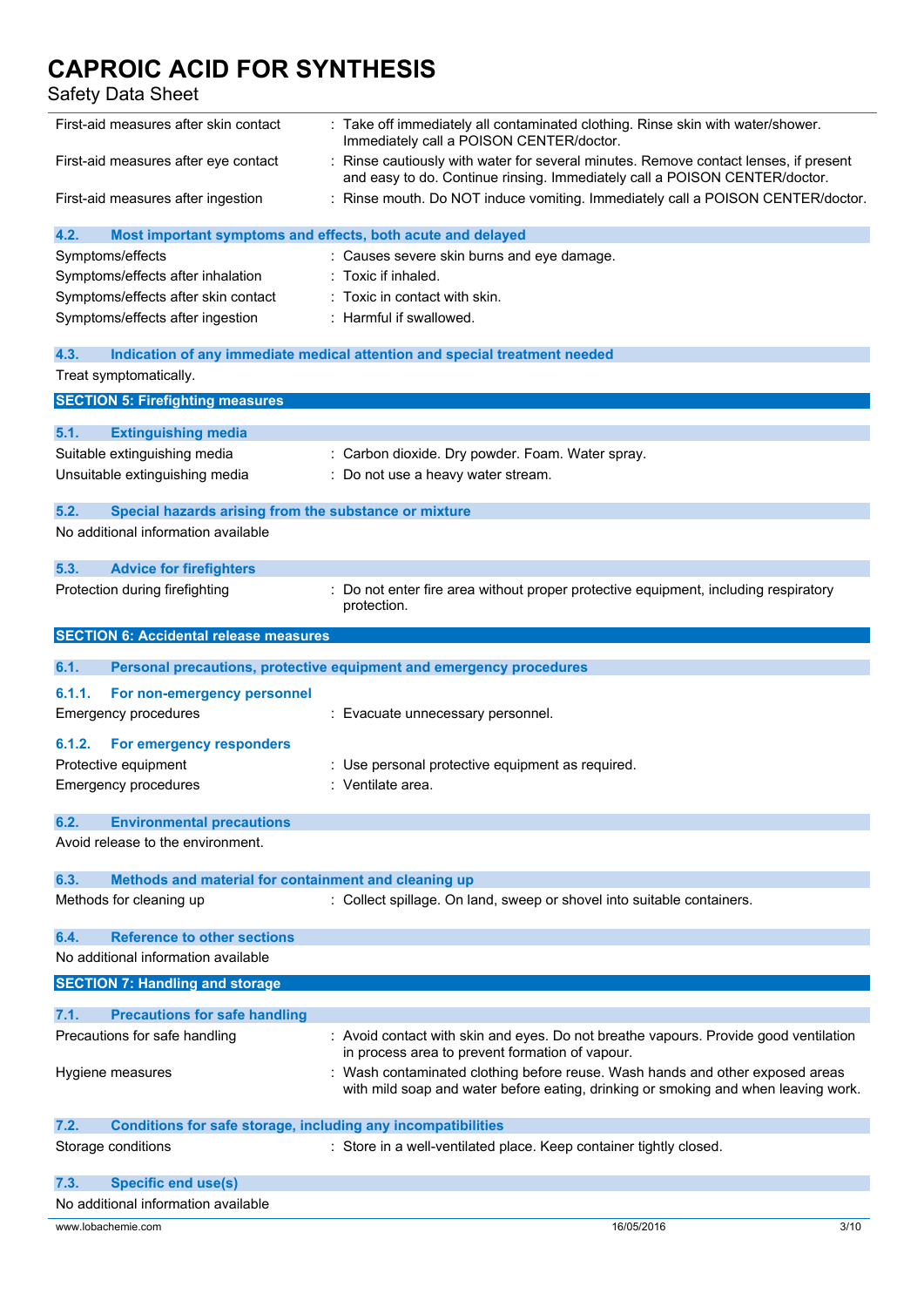Safety Data Sheet

**SECTION 8: Exposure controls/personal protection**

### **8.1. Control parameters**

**8.2. Exposure controls**

No additional information available

| Hand protection<br>Eye protection<br>Skin and body protection<br>Respiratory protection<br><b>SECTION 9: Physical and chemical properties</b><br>9.1.<br>Information on basic physical and chemical properties<br>Physical state | : Protective gloves<br>Chemical goggles or face shield<br>: Wear suitable protective clothing<br>: [In case of inadequate ventilation] wear respiratory protection.<br>: Liquid |
|----------------------------------------------------------------------------------------------------------------------------------------------------------------------------------------------------------------------------------|---------------------------------------------------------------------------------------------------------------------------------------------------------------------------------|
| Molecular mass<br>Colour                                                                                                                                                                                                         | : 116.6 g/mol<br>Colorless to pale yellow.                                                                                                                                      |
| Odour                                                                                                                                                                                                                            | : stench.                                                                                                                                                                       |
| Odour threshold                                                                                                                                                                                                                  | : No data available                                                                                                                                                             |
| рH                                                                                                                                                                                                                               | : No data available                                                                                                                                                             |
| Relative evaporation rate (butylacetate=1)                                                                                                                                                                                       | : No data available                                                                                                                                                             |
| Melting point                                                                                                                                                                                                                    | : -4 $^{\circ}$ C                                                                                                                                                               |
| Freezing point                                                                                                                                                                                                                   | : No data available                                                                                                                                                             |
| Boiling point                                                                                                                                                                                                                    | : 202 - 203 °C                                                                                                                                                                  |
| Flash point                                                                                                                                                                                                                      | : 102 $^{\circ}$ C                                                                                                                                                              |
| Auto-ignition temperature                                                                                                                                                                                                        | : $380 °C$                                                                                                                                                                      |
| Decomposition temperature                                                                                                                                                                                                        | : No data available                                                                                                                                                             |
| Flammability (solid, gas)                                                                                                                                                                                                        | : No data available                                                                                                                                                             |
| Vapour pressure                                                                                                                                                                                                                  | : 0.24 hPa at 20 $^{\circ}$ C                                                                                                                                                   |
| Relative vapour density at 20 °C                                                                                                                                                                                                 | : 4.01                                                                                                                                                                          |
| Relative density                                                                                                                                                                                                                 | : No data available                                                                                                                                                             |
| Density<br>Solubility                                                                                                                                                                                                            | : $0.927$ g/cm <sup>3</sup><br>Water: 1.1 % IN WATER (20°C)                                                                                                                     |
| Log Pow                                                                                                                                                                                                                          | : No data available                                                                                                                                                             |
| Viscosity, kinematic                                                                                                                                                                                                             | : No data available                                                                                                                                                             |
| Viscosity, dynamic                                                                                                                                                                                                               | : No data available                                                                                                                                                             |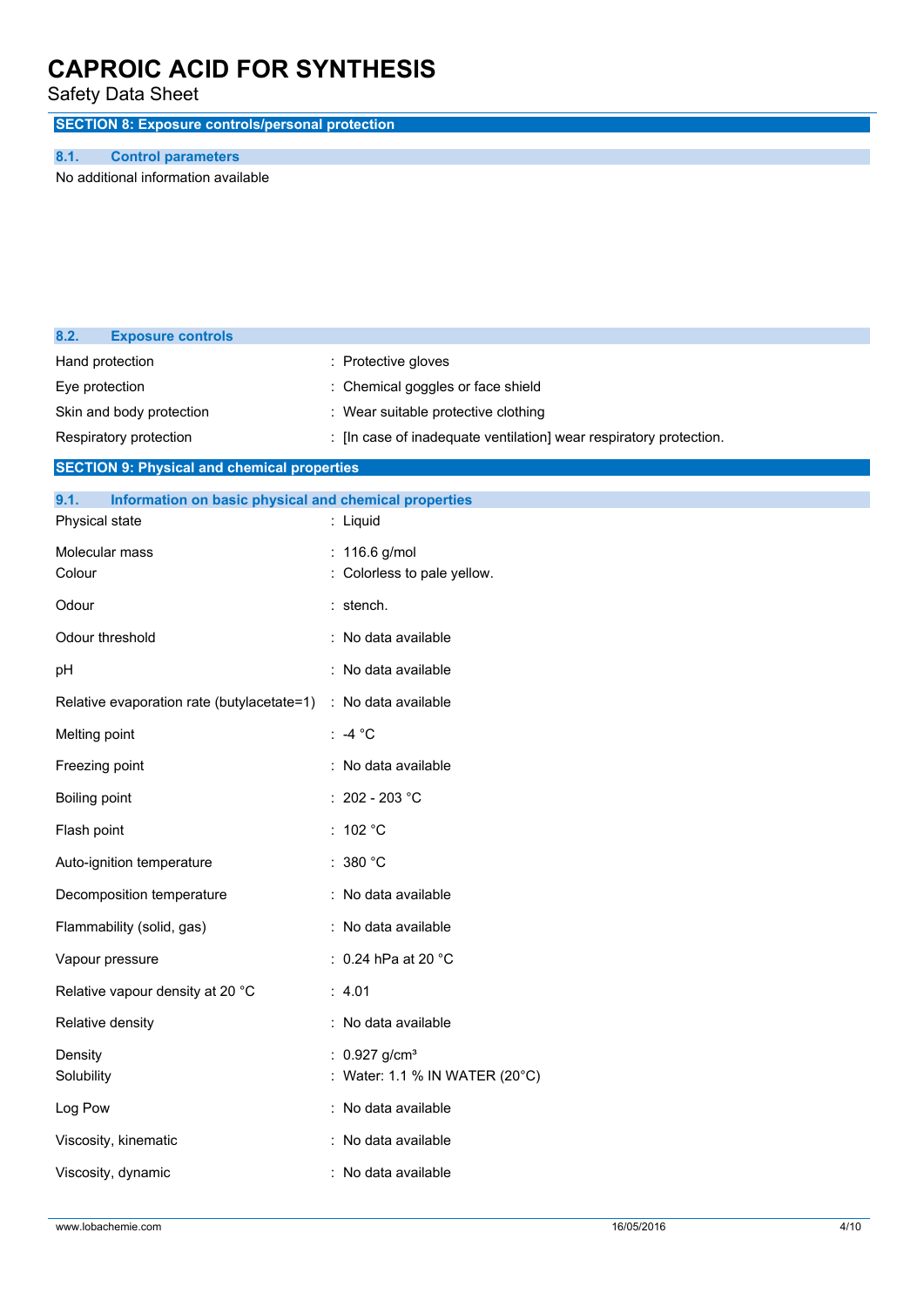Safety Data Sheet

| Explosive properties             | : No data available  |
|----------------------------------|----------------------|
| Oxidising properties             | : No data available  |
| <b>Explosive limits</b>          | $: 0.02 - 0.1$ vol % |
|                                  |                      |
| 9.2.<br><b>Other information</b> |                      |

No additional information available

|       | <u>NU duuluullal illiulillauuli avallable</u>        |  |  |
|-------|------------------------------------------------------|--|--|
|       | <b>SECTION 10: Stability and reactivity</b>          |  |  |
|       |                                                      |  |  |
| 10.1. | <b>Reactivity</b>                                    |  |  |
|       | Thermal decomposition generates : Corrosive vapours. |  |  |
| 10.2. | <b>Chemical stability</b>                            |  |  |
|       | Stable under normal conditions.                      |  |  |
| 10.3. | <b>Possibility of hazardous reactions</b>            |  |  |

No additional information available

**10.4. Conditions to avoid**

Air contact. Direct sunlight. Moisture.

**10.5. Incompatible materials**

No additional information available

### **10.6. Hazardous decomposition products**

Thermal decomposition generates : Corrosive vapours.

| <b>SECTION 11: Toxicological information</b>  |                                                                                                    |  |
|-----------------------------------------------|----------------------------------------------------------------------------------------------------|--|
| 11.1.<br>Information on toxicological effects |                                                                                                    |  |
| Acute toxicity                                | : Oral: Harmful if swallowed. Dermal: Toxic in contact with skin. Inhalation: Toxic if<br>inhaled. |  |
| Skin corrosion/irritation                     | : Causes severe skin burns and eye damage.                                                         |  |
| Serious eye damage/irritation                 | : Serious eye damage, category 1, implicit                                                         |  |
| Respiratory or skin sensitisation             | : Not classified                                                                                   |  |
| Germ cell mutagenicity                        | : Not classified                                                                                   |  |
| Carcinogenicity                               | : Not classified                                                                                   |  |
| Reproductive toxicity                         | : Not classified                                                                                   |  |
| STOT-single exposure                          | : Not classified                                                                                   |  |
| STOT-repeated exposure                        | : Not classified                                                                                   |  |
| Aspiration hazard                             | : Not classified                                                                                   |  |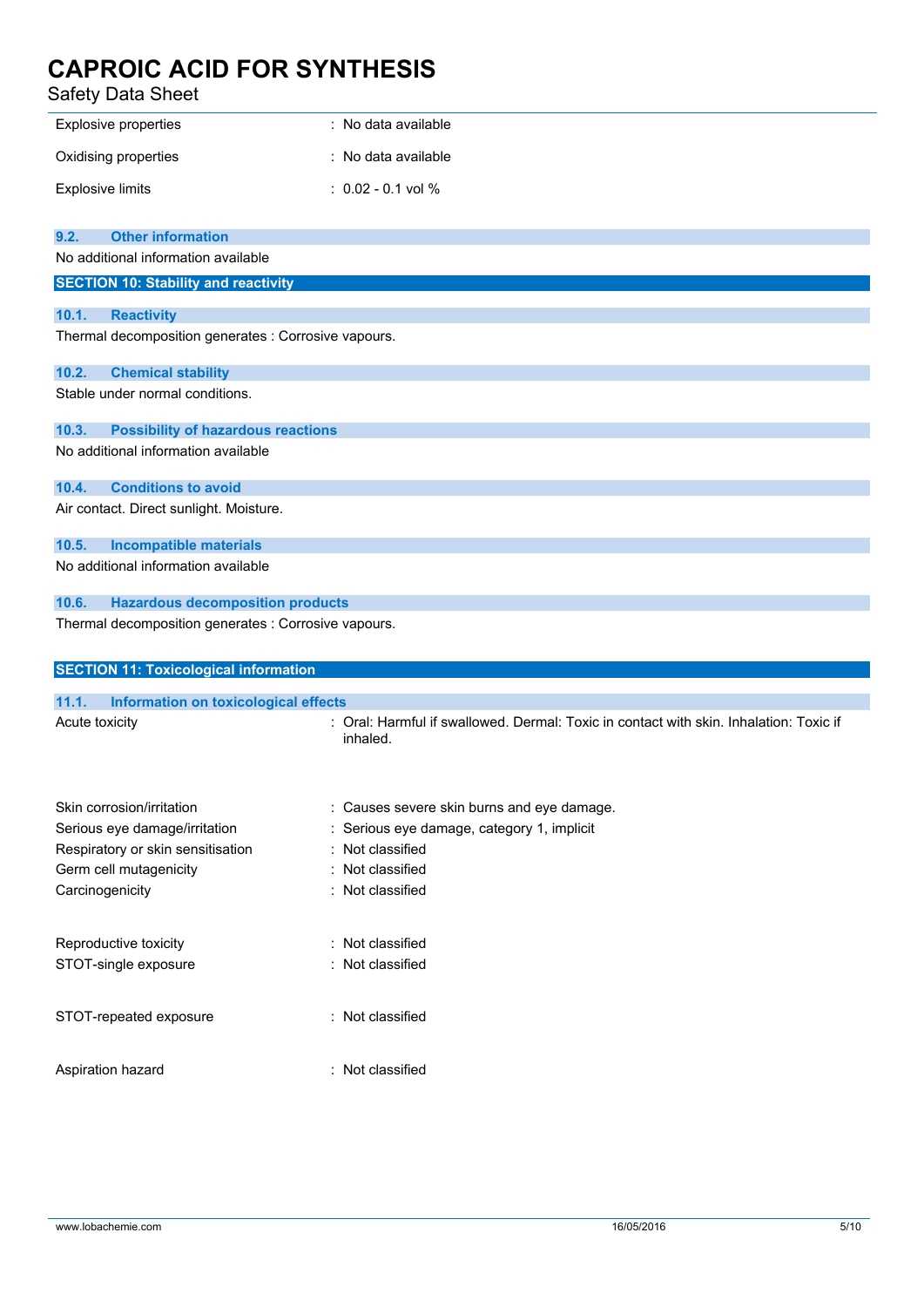Safety Data Sheet

| <b>SECTION 12: Ecological information</b>                                            |                                                                                  |
|--------------------------------------------------------------------------------------|----------------------------------------------------------------------------------|
|                                                                                      |                                                                                  |
| 12.1.<br><b>Toxicity</b>                                                             |                                                                                  |
| No additional information available                                                  |                                                                                  |
|                                                                                      |                                                                                  |
|                                                                                      |                                                                                  |
|                                                                                      |                                                                                  |
|                                                                                      |                                                                                  |
|                                                                                      |                                                                                  |
| 12.2.<br><b>Persistence and degradability</b><br>No additional information available |                                                                                  |
|                                                                                      |                                                                                  |
|                                                                                      |                                                                                  |
| 12.3.<br><b>Bioaccumulative potential</b>                                            |                                                                                  |
| No additional information available                                                  |                                                                                  |
|                                                                                      |                                                                                  |
| 12.4.<br><b>Mobility in soil</b>                                                     |                                                                                  |
| No additional information available                                                  |                                                                                  |
|                                                                                      |                                                                                  |
|                                                                                      |                                                                                  |
| 12.5.<br><b>Results of PBT and vPvB assessment</b>                                   |                                                                                  |
| No additional information available                                                  |                                                                                  |
|                                                                                      |                                                                                  |
|                                                                                      |                                                                                  |
| <b>Other adverse effects</b><br>12.6.                                                |                                                                                  |
| No additional information available                                                  |                                                                                  |
| <b>SECTION 13: Disposal considerations</b>                                           |                                                                                  |
| 13.1.<br><b>Waste treatment methods</b>                                              |                                                                                  |
| Product/Packaging disposal                                                           | Dispose of contents/container to hazardous or special waste collection point, in |
| recommendations                                                                      | accordance with local, regional, national and/or international regulation.       |
|                                                                                      |                                                                                  |
| <b>SECTION 14: Transport information</b>                                             |                                                                                  |
| In accordance with ADR / RID / IMDG / IATA / ADN                                     |                                                                                  |
|                                                                                      |                                                                                  |
|                                                                                      |                                                                                  |
| 14.1.<br><b>UN number</b>                                                            |                                                                                  |
| UN-No. (ADR)                                                                         | : 2829                                                                           |
| UN-No. (IMDG)                                                                        | 2829                                                                             |
| UN-No. (IATA)                                                                        | 2829                                                                             |
| UN-No. (ADN)                                                                         | 2829                                                                             |
| UN-No. (RID)                                                                         | : 2829                                                                           |
| 14.2.<br><b>UN proper shipping name</b>                                              |                                                                                  |
| Proper Shipping Name (ADR)                                                           | <b>CAPROIC ACID</b>                                                              |
| Proper Shipping Name (IMDG)                                                          | <b>CAPROIC ACID</b>                                                              |
| Proper Shipping Name (IATA)                                                          | Caproic acid                                                                     |
| Proper Shipping Name (ADN)                                                           | CAPROIC ACID                                                                     |
| Proper Shipping Name (RID)                                                           | <b>CAPROIC ACID</b>                                                              |
| Transport document description (ADR)                                                 | UN 2829 CAPROIC ACID, 8, III, (E)                                                |
| Transport document description (IMDG)                                                | : UN 2829 CAPROIC ACID, 8, III                                                   |
| Transport document description (IATA)                                                | : UN 2829 Caproic acid, 8, III                                                   |
| Transport document description (ADN)                                                 | : UN 2829 CAPROIC ACID, 8, III                                                   |
| Transport document description (RID)                                                 | : UN 2829 CAPROIC ACID, 8, III                                                   |
|                                                                                      |                                                                                  |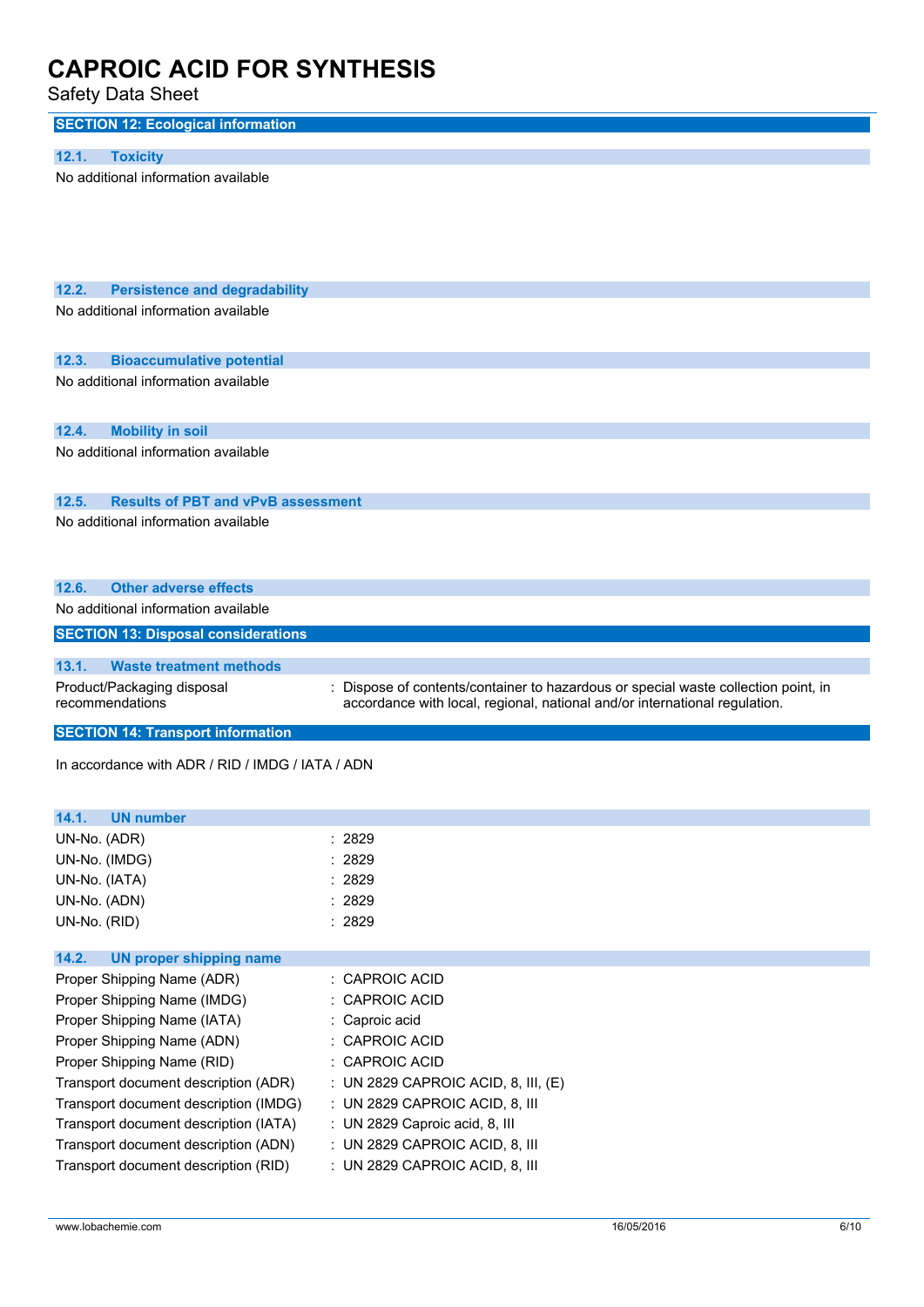Safety Data Sheet

| 14.3.<br><b>Transport hazard class(es)</b> |                |
|--------------------------------------------|----------------|
| <b>ADR</b>                                 |                |
| Transport hazard class(es) (ADR)           | : 8            |
| Danger labels (ADR)                        | : 8            |
|                                            |                |
|                                            |                |
|                                            |                |
|                                            |                |
|                                            |                |
|                                            |                |
| <b>IMDG</b>                                |                |
| Transport hazard class(es) (IMDG)          | : 8            |
| Danger labels (IMDG)                       | : 8            |
|                                            |                |
|                                            |                |
|                                            |                |
|                                            |                |
|                                            |                |
|                                            |                |
| <b>IATA</b>                                |                |
| Transport hazard class(es) (IATA)          | : 8            |
| Hazard labels (IATA)                       | : 8            |
|                                            |                |
|                                            |                |
|                                            |                |
|                                            |                |
|                                            |                |
|                                            |                |
| <b>ADN</b>                                 |                |
| Transport hazard class(es) (ADN)           | : 8            |
| Danger labels (ADN)                        | : 8            |
|                                            |                |
|                                            | $\ddot{\cdot}$ |
|                                            | 兰色             |
|                                            |                |
|                                            |                |
|                                            |                |
| <b>RID</b>                                 |                |
| Transport hazard class(es) (RID)           | : 8            |
| Danger labels (RID)                        | : 8            |
|                                            |                |
|                                            |                |
|                                            |                |
|                                            |                |
|                                            |                |
|                                            |                |
| <b>Packing group</b><br>14.4.              |                |
| Packing group (ADR)                        | $\colon$ III   |
| Packing group (IMDG)                       | $\colon$ III   |
| Packing group (IATA)                       | $\colon$ III   |

Packing group (ADN) : III Packing group (RID) : III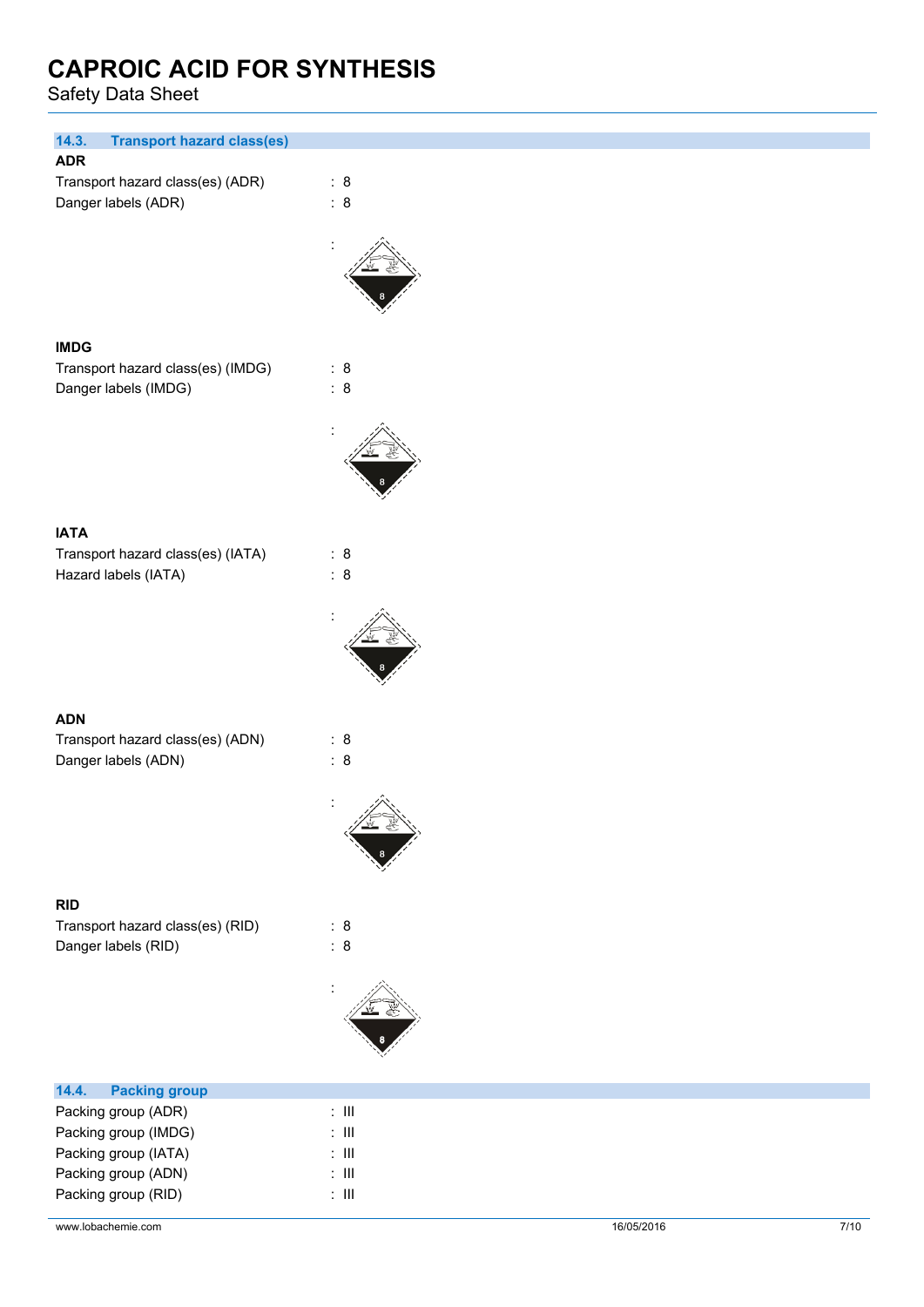Safety Data Sheet

| <b>Environmental hazards</b><br>14.5.                        |                                          |
|--------------------------------------------------------------|------------------------------------------|
| Dangerous for the environment                                | : No                                     |
| Marine pollutant                                             | : No                                     |
| Other information                                            | : No supplementary information available |
|                                                              |                                          |
| 14.6.<br><b>Special precautions for user</b>                 |                                          |
|                                                              |                                          |
| - Overland transport                                         |                                          |
| Classification code (ADR)                                    | : C3                                     |
| Limited quantities (ADR)                                     | : 51                                     |
| Excepted quantities (ADR)                                    | : E1                                     |
| Packing instructions (ADR)                                   | : P001, IBC03, LP01, R001                |
| Mixed packing provisions (ADR)                               | : MP19                                   |
| Portable tank and bulk container<br>instructions (ADR)       | : T4                                     |
| Portable tank and bulk container special<br>provisions (ADR) | :TP1                                     |
| Tank code (ADR)                                              | $:$ L4BN                                 |
| Vehicle for tank carriage                                    | : AT                                     |
| Transport category (ADR)                                     | : 3                                      |
| Special provisions for carriage - Packages<br>(ADR)          | $\therefore$ V12                         |
| Hazard identification number (Kemler No.)                    | : 80                                     |
| Orange plates                                                | 80<br>2829                               |
| Tunnel restriction code (ADR)                                | $\mathbf{E}$                             |
| EAC code                                                     | : 2X                                     |
| - Transport by sea                                           |                                          |
| Packing instructions (IMDG)                                  | : P001, LP01                             |

- IBC packing instructions (IMDG) : IBC03
- Tank instructions (IMDG) : T4
- Tank special provisions (IMDG) : TP1
- EmS-No. (Fire) : F-A
- EmS-No. (Spillage) : S-B Stowage category (IMDG)  $\qquad \qquad$ : A

Properties and observations (IMDG) : Oily, colourless or yellowish liquid. Melting point:-4°C. Partially miscible with water. Corrosive to mild steel. Causes burns to skin, eyes and mucous membranes.

MFAG-No : 153

### **- Air transport**

| PCA Excepted quantities (IATA)                  | $E = 1$ |
|-------------------------------------------------|---------|
| PCA Limited quantities (IATA)                   | : Y841  |
| PCA limited quantity max net quantity<br>(IATA) | : 1L    |
| PCA packing instructions (IATA)                 | : 852   |
| PCA max net quantity (IATA)                     | : 5L    |
| CAO packing instructions (IATA)                 | : 856   |
| CAO max net quantity (IATA)                     | : 60L   |
| Special provisions (IATA)                       | : A803  |
| ERG code (IATA)                                 | : 8L    |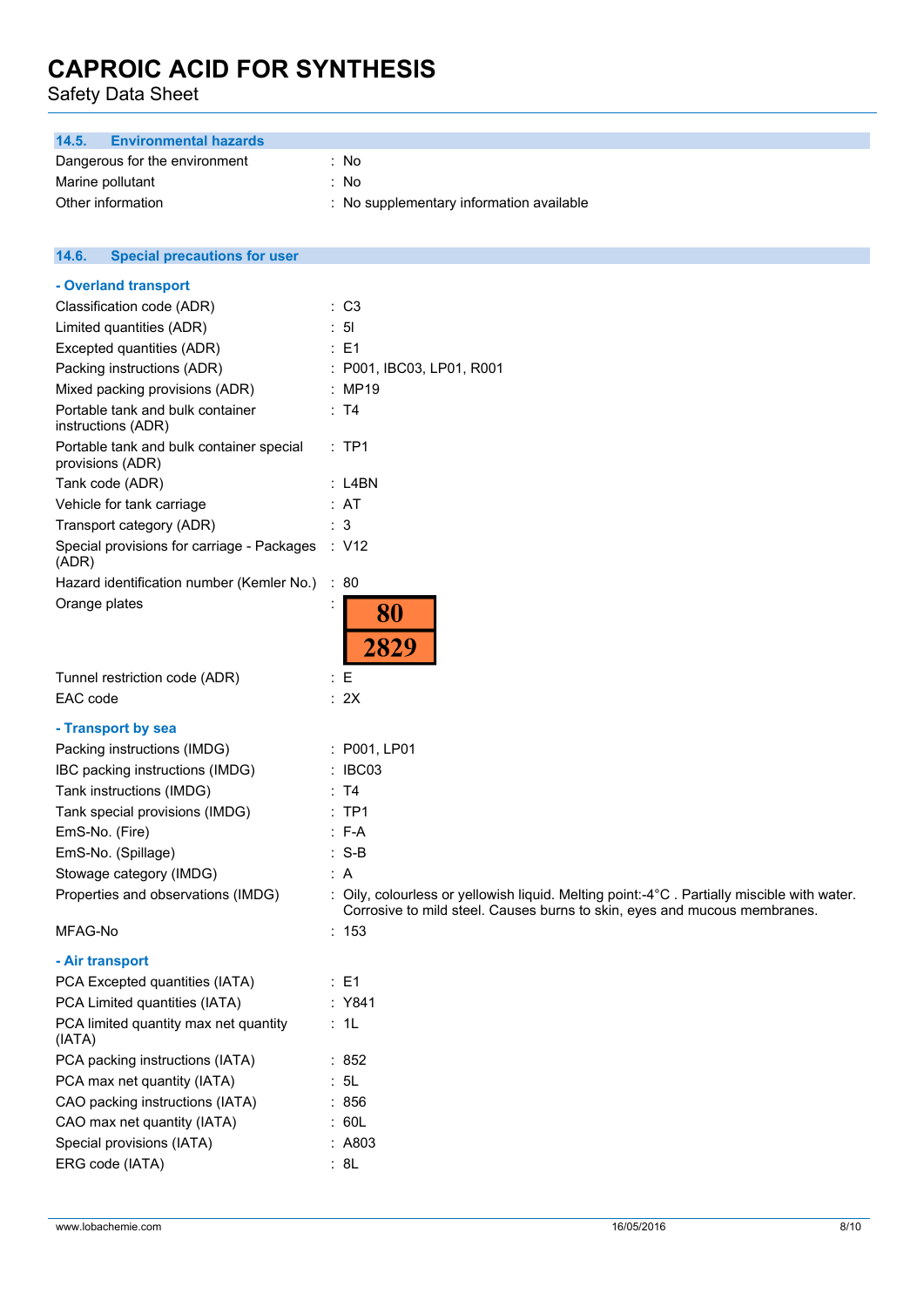Safety Data Sheet

| - Inland waterway transport                                  |                           |
|--------------------------------------------------------------|---------------------------|
| Classification code (ADN)                                    | : C3                      |
| Limited quantities (ADN)                                     | : 5L                      |
| Excepted quantities (ADN)                                    | $\therefore$ F1           |
| Carriage permitted (ADN)                                     | : T                       |
| Equipment required (ADN)                                     | $:$ PP, EP                |
| Number of blue cones/lights (ADN)                            | : 0                       |
| - Rail transport                                             |                           |
| Classification code (RID)                                    | : C3                      |
| Excepted quantities (RID)                                    | $\therefore$ F1           |
| Packing instructions (RID)                                   | : P001, IBC03, LP01, R001 |
| Mixed packing provisions (RID)                               | : MP19                    |
| Portable tank and bulk container<br>instructions (RID)       | : T4                      |
| Portable tank and bulk container special<br>provisions (RID) | $:$ TP1                   |
| Tank codes for RID tanks (RID)                               | : L4BN                    |
| Transport category (RID)                                     | : 3                       |
| Special provisions for carriage – Packages : W12<br>(RID)    |                           |
| Colis express (express parcels) (RID)                        | $\therefore$ CE8          |
| Hazard identification number (RID)                           | : 80                      |

**14.7. Transport in bulk according to Annex II of MARPOL 73/78 and the IBC Code**

Not applicable

**SECTION 15: Regulatory information**

**15.1. Safety, health and environmental regulations/legislation specific for the substance or mixture**

### **15.1.1. EU-Regulations**

No REACH Annex XVII restrictions

CAPROIC ACID FOR SYNTHESIS is not on the REACH Candidate List CAPROIC ACID FOR SYNTHESIS is not on the REACH Annex XIV List

### **15.1.2. National regulations**

| Germany                                                                        |                                                                                                         |
|--------------------------------------------------------------------------------|---------------------------------------------------------------------------------------------------------|
| Reference to AwSV                                                              | : Water hazard class (WGK) 1, low hazard to water (Classification according to $AwSV$ ;<br>ID No. 1667) |
| 12th Ordinance Implementing the Federal<br>Immission Control Act - 12. BlmSchV | : Is not subject of the 12. BlmSchV (Hazardous Incident Ordinance)                                      |
| <b>Netherlands</b>                                                             |                                                                                                         |

| SZW-lijst van kankerverwekkende stoffen                                            | $\therefore$ The substance is not listed |
|------------------------------------------------------------------------------------|------------------------------------------|
| SZW-lijst van mutagene stoffen                                                     | : The substance is not listed            |
| NIET-limitatieve lijst van voor de<br>voortplanting giftige stoffen - Borstvoeding | : The substance is not listed            |